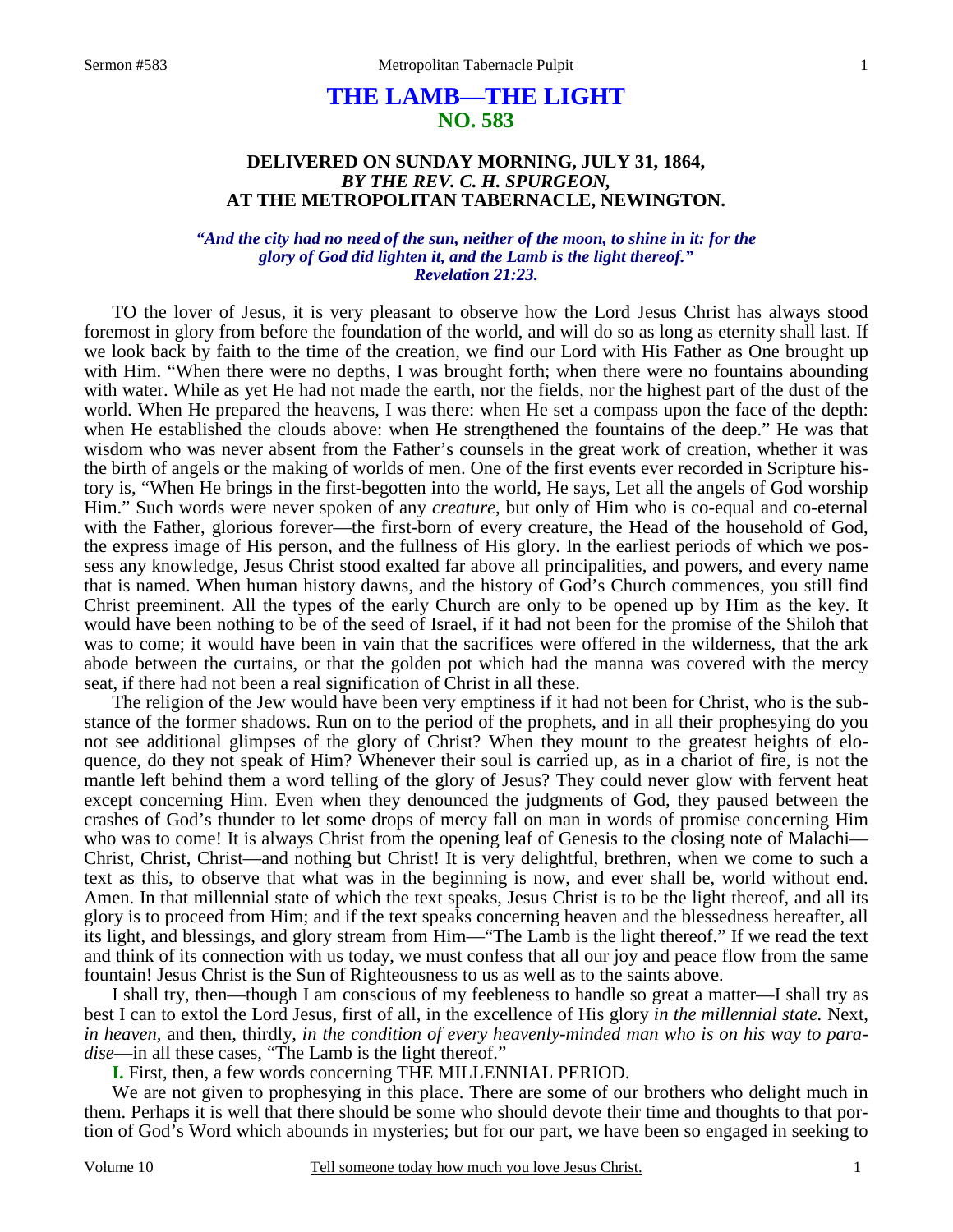win souls, and in endeavoring to contend with the common errors of the day, that we have scarcely ventured to land upon the rock of Patmos, or to peer into the dark recesses of Daniel and Ezekiel. Yet this much we have ever learned most clearly—that on this earth, where sin and Satan gained victory over God through the fall of man, Christ is to achieve a complete triumph over all His foes—not on another battlefield, but on this. The fight is not over. It commenced by Satan's attack upon our mother, Eve; and Christ has never left the field from that day until now. The fight has lasted thousands of years; it grows sterner every day, it is not over; and it never shall be over until the serpent's head is effectually bruised, and Christ Jesus shall have gotten unto Himself a perfect victory. Do not think the Lord will allow Satan to have even as much as one battle to call his own. In the great campaign, when the history shall be written, it shall be said, "The Lord reigns." All along the line, He has gotten the victory. There shall be victory in every place and spot; and the conquest of Jesus shall be complete and perfect. We believe, then, that in this very earth, where superstition has set up its idols, Jesus Christ shall be adored. Here, where blasphemy has defiled human lips, songs of praise shall rise from islands of the sea, and from the dwellers among the rocks. In this very country, among those very men who became the tools of Satan, and whose dwelling places were dens of mischief, there shall be found instruments of righteousness, lips to praise God, and occasions of eternal glory unto the Most High. O Satan, you may boast of what you have done, and you may think your scepter still secure, but He comes, even He who rides upon the white horse of victory; and when He comes, you shall not stand against Him, for the two-edged sword, which goes out of His mouth, shall drive you and your hosts back to the place from where you came. Let us rejoice that Scripture is so clear and so explicit upon this great doctrine of the future triumph of Christ over the whole world!

We are not bound to enter into any particulars concerning what form that triumph shall assume. We believe that the Jews will be converted, and that they will be restored to their own land. We believe that Jerusalem will be the central metropolis of Christ's kingdom; we also believe that all the nations shall walk in the light of the glorious city which shall be built at Jerusalem. We expect that the glory which shall have its center there shall spread over the whole world, covering it as with a sea of holiness, happiness, and delight. For this we look with joyful expectation. During that period, the Lord Himself, by His glorious presence, shall set aside the outward rites of His sanctuary. "The city has no need of the sun, neither of the moon to shine in it." Perhaps sun and moon, here, are intended those ordinary means of enlightenment which the Church now needs. We need the Lord's Supper to remind us of the body and blood of Christ; but when Christ comes, there will be no Lord's Suppers, for it is written, "Do this until He comes." And when He comes, then, will be the final period of the remembrance-token, because the person of Christ will be in our midst. Neither will you need ministers any longer, any more than men need candles when the sun rises. They shall not say one to another, "Know the Lord: for all shall know Him, from the least to the greatest." There may be even in that period certain solemn assemblies and Sundays, but they will not be of the same kind as we have now; for the whole earth will be a temple, every day will be a Sunday, the avocations of men will all be priestly, they shall be a nation of priests distinctly so, and they shall, day without night, serve God in His temple, so that everything to which they set their hand shall be a part of the song which shall go up to the Most High. Oh, blessed day! Would God it had dawned, when these temples should be left, because the whole world should be a temple for God. But whatever may be the splendors of that day—and truly here is a temptation to let our imagination revel—however bright may be the walls set with precious stones, however splendid the gates which are of one pearl, whatever may be the magnificence set forth by the "streets of gold," this we know, that the sum and substance, the light and glory of the whole will be the person of our Lord Jesus Christ, "For the glory of God did lighten it, and the Lamb is its light."

Now, I want the Christian to meditate over this. In the highest, holiest, and happiest era that shall ever dawn upon this poor earth, Christ is to be her light! When she puts on her wedding garment, and adorns herself as a bride is adorned with jewels, Christ is to be her glory and her beauty! There shall be no earrings in her ears made with other gold than that which comes from His mine of love; there shall be no crown set upon her brow fashioned by any other hand than His hands of wisdom and of grace. She sits to reign, but it shall be upon *His* throne; she feeds, but it shall be upon His bread; she triumphs, but it shall be because of the might which always belongs to Him who is the Rock of Ages! Come, then, Christian, contemplate for a moment your beloved Lord. Jesus, in a millennial age, shall be the light and the glory of the city of the new Jerusalem. Observe then, that Jesus makes the light of the millennium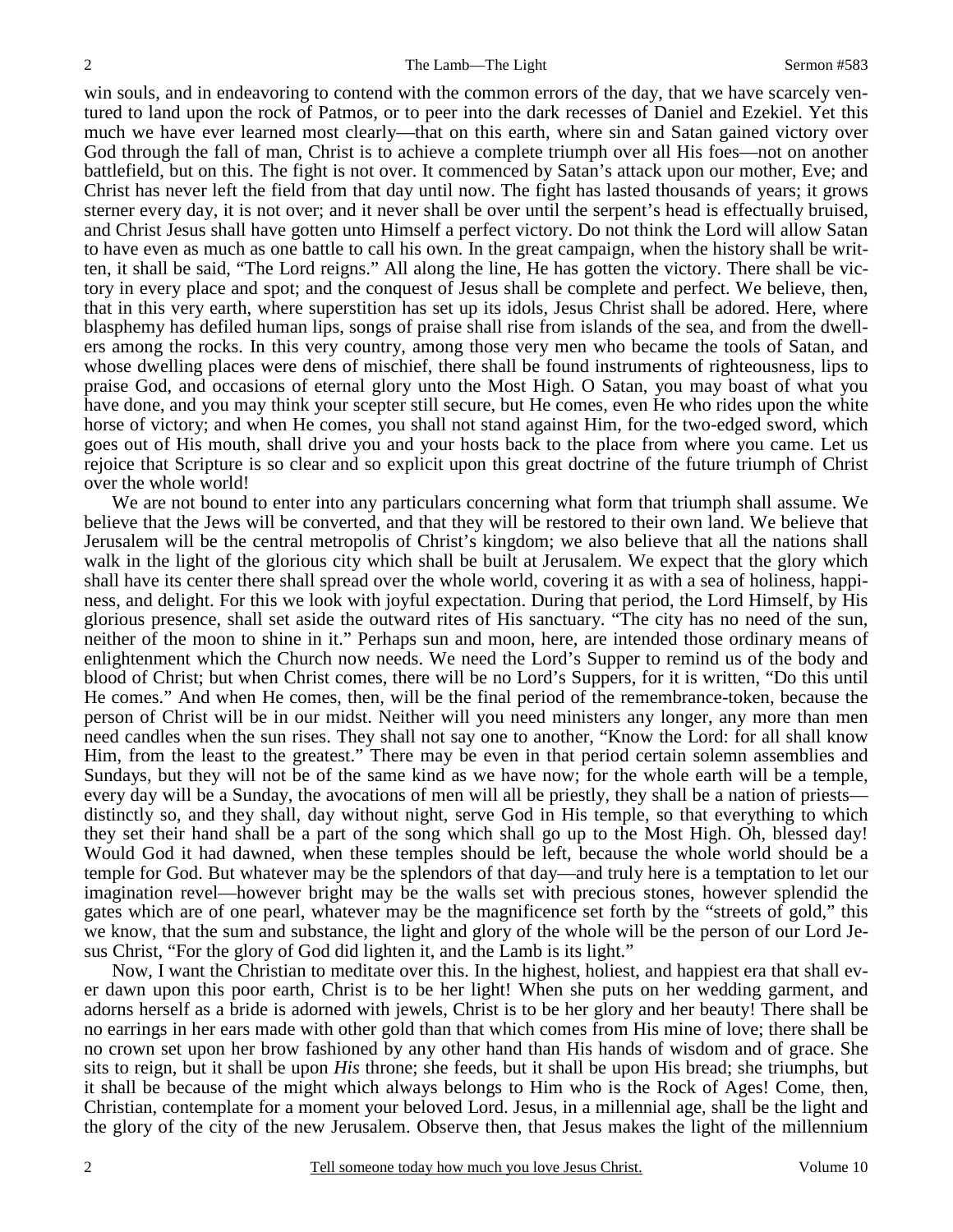because *His presence will be that which distinguishes that age from the present*. That age is to be akin to paradise. God first made paradise upon earth, and paradise God will last make. Satan destroyed it; and God will never have defeated His enemy until He has reestablished paradise—until once again a new Eden shall bless the eyes of God's creatures! Now, the very glory and privilege of Eden, I take to be, not the river which flowed through it with its four branches, nor that it came from the land of Havilah which has dust of gold—I do not think the glory of Eden lays in its grassy walks, or in the boughs bending with luscious fruit—but its glory lays in this, that the "Lord God walked in the garden in the cool of the day." Here was Adam's highest privilege, that he had companionship with the Most High. In those days, angels sweetly sang that the tabernacle of God was with man, and that He did dwell among them. Brethren, the paradise which is to be regained for us will have this for its essential and distinguishing mark, that the Lord shall dwell among us! This is the name by which the city is to be called—Jehovah Shammah, The Lord Is There. It is true we have the presence of Christ in the Church now—"Lo, I am with you always, even unto the end of the world." We have the promise of His constant indwelling—"Where two or three are gathered together in My name, there am I in the midst of them." But still, that is vicariously by His Spirit, but soon He is to be personally with us. That very man, who once died upon Calvary, is to live here! He—that same Jesus—who was taken up from us, shall come in like manner as He was taken up from the gazers of Galilee. Rejoice, rejoice, beloved, that He comes, actually and really comes; and this shall be the joy of that age, that He is among His saints, and dwells in them, with them, and talks and walks in their midst.

*The presence of Christ it is which will be the means of the peace of the age.* In that sense, Christ will be the light of it, for *He* is our peace. It will be through His presence that the lion shall eat straw like an ox that the leopard shall lie down with the kid. It will not be because men have had more enlightenment, and have learned better through advancing civilization, that they shall beat their swords into plowshares. It is notorious that the more civilized nations become, the more terrible are their instruments of destruction; and when they do go to war, the bloodier and protracted their wars become. I venture to say, that if in a thousand years' time Christ shall not come, if war were to break out, where we now fight for 10 or 20 years we shall have the venomous hatred of one another and the means of carrying on a war for a century. Instead of advancing in peacefulness, I do fear the world has gone back. We certainly cannot boast now of living in calm days of peace. But Christ's presence shall change the hearts of men. Then, spontaneously at sight of the great Prince of Peace, they shall cast away their armor and their weapons of war, and shall learn war no more. In that sense then, because His presence will be the cause of that happy period, He is the light of it.

Again, Christ's presence is to that period *its special instruction.* They shall need no candle, neither light of the sun, nor of the moon. Why? Because Christ's presence will be sufficiently instructive to the sons of men. When the Lord Jesus Christ comes, superstition will not need an earnest testimony to confute it—it will hide its head. Idolatry will not need the missionary to preach against it—the idols He shall utterly abolish, and shall cast them to the moles and to the bats. Men and women, at the sight of Christ, and at the knowledge that He is reigning gloriously upon earth, will give up their unbelief. The Jew will recognize the Son of David, and the Gentile will rejoice to worship Him who was once slain as the King of the Jews. The presence of Christ shall do more for the enlightenment of His Church than the teaching of all her officers and ministers in all ages. She shall then, in the sight of her Lord, come to a fullness of knowledge and have a perfect understanding of God's Word.

Once again, Christ will be the light of that period *in the sense of being its glory*. Oh, it is the glory of the Christian now to think that Christ reigns in heaven! In this we boast in every season of depression and when we are downcast—that He is exalted and sits at the right hand of the Father. But the glory of that age shall be that Christ is come, that He sits upon the throne of David, as well as upon the throne of God; that His enemies bow before Him and lick the dust. Think, my brethren, of the splendor of that time, when from every nation and land they shall bring Him tribute, when praises shall ascend from every land, when the streets of that city shall be thronged every day with adoring worshippers, when He shall ride forth conquering and to conquer, and His saints shall follow Him upon white horses! We sometimes have high days, and holidays, when kings and princes go abroad, and the streets are full, and people crowd even to the chimney pots to see them as they ride along. But what shall it be to see King Jesus crowned with the crown which His mother crowned Him in the day of His espousals? What a contrast between the procession winding its way along the streets of Jerusalem, along the *Via Dolorosa,* up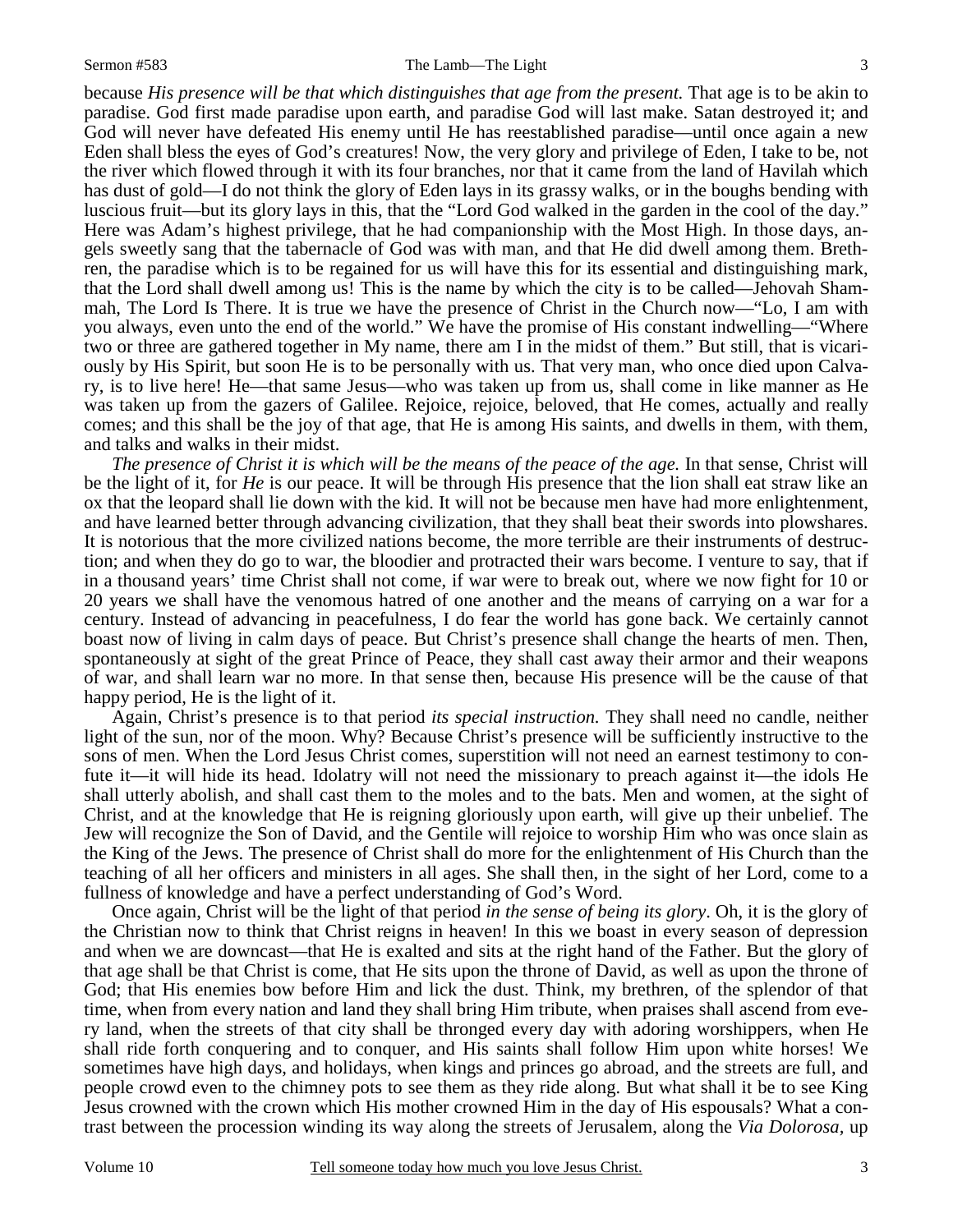to the mount of execution—what a contrast, I say! Then, women followed Him and wept, but now, men will follow Him and shout for joy—then, He carried His cross, but now, He shall ride in state—then, His enemies mocked Him and gloated their eyes with His sufferings; but *now,* His enemies shall be put to confusion and covered with shame, and upon Himself shall His crown flourish! Then, it was the hour of darkness and the time of the prince of the pit, but now, it shall be the day of light and the victory of Emmanuel, and the sounding of His praise both on earth and in heaven! Contemplate this thought; and though I speak of it so feebly, yet it may ravish your hearts with transport that Christ is the sun of that long-expected, that blessed day, that Christ shall be the highest mountain of all the hills of joy, the widest river of all the streams of delight, that whatever there may be of magnificence and of triumph, Christ shall be the center and soul of it all! Oh, to be present and to see Him in His own light, the King of kings, and Lord of lords!

**II.** And now, we will turn our thoughts another way from the millennial period to THE STATE OF THE GLORIFIED IN HEAVEN ITSELF. "The city has no need of the sun, neither of the moon, to shine in it."

The inhabitants of the better world are *independent of creature comforts*. Let us think that over for a minute. We have no reason to believe that they daily pray, "Give us this day our daily bread." Their bodies shall dwell in perpetual youth. They shall have no need of raiment; their white robes shall never wear out, neither shall they ever be defiled. Having food and raiment on earth, we are content, but in heaven, "They toil not, neither do they spin: and yet I say unto you, that even Solomon in all his glory was not arrayed like one of these," Yet the fields yield them neither flax nor any other material for clothing, neither do the acres of heaven yield them bread. They are satisfied by leaning upon God, needing not the creature for support. They need no medicine to heal their disease, "For the inhabitant shall not say, I am sick." They need no sleep to recruit their fatigue, and although sleep is sweet and balmy—God's own medicine—yet they rest not day nor night, but unweariedly praise Him in His temple.

They need no social ties in Heaven. We need here the associations of friendship and of family love, but they are neither married nor are given in marriage there. Whatever comfort they may derive from association with their fellows is something extra and beyond. They do not need any—their God is enough. They shall need no teachers there; they shall doubtless commune with one another concerning the things of God, and tell one another the strange things which the Lord has worked for them, but they shall not need this by way of instruction. They shall all be taught of the Lord, for in heaven, "The glory of God does lighten it, and the Lamb is the light thereof." There is an utter independence in heaven, then, of all the creatures. No sun and no moon are needed—no, no creatures whatever! Here, we lean upon the friendly arm, but there, they lean upon their Beloved and upon Him alone. Here, we must have the help of our companions, but there, they find all they need in Christ alone. Here, we look to the meat which perishes, and to the raiment which decays before the moth, but there, they find everything in God. We have to use a bucket to get water from the well, but there they drink from the wellhead and put their lips down to the living water. Here, the angels bring us blessings, but we shall need no messengers from heaven then. They need no Gabriels there to bring their love-notes from God, for there, they see *Him* face to face. Oh, what a blessed time shall that be, when we shall have mounted above every second cause, and shall hang upon the bare arm of God! What a glorious hour when God, and not His creatures, God, and not His works, but God *Himself*, Christ *Himself* shall be our daily joy!—

# *"Plunged in the Godhead's deepest sea,*

## *And lost in His immensity."*

Our souls shall then have attained the perfection of bliss.

While in heaven, it is clear that the glorified are quite independent of creature aid—*do not forget that they are entirely dependent for their joy upon Jesus Christ.* He is their sole spiritual light. They have nothing else in heaven to give them perfect satisfaction but He. The language here used, "The Lamb is the light thereof," may be read in two or three ways. By your patience, let us so read it.

In heaven, Jesus is the light in the sense of *joy*, for light is always in Scripture the emblem of joy. Darkness betokens sorrow, but the rising of the sun indicates the return of holy joy. Christ is the joy of heaven. Do they rejoice in golden harps, in palm branches, and white robes? They may do so, but they only rejoice in these things as love gifts from *Him*. Their joy is compounded by this—"Jesus chose us, Jesus loved us, Jesus bought us, Jesus washed us, Jesus robed us, Jesus kept us, Jesus glorified us; here we are, entirely through the Lord Jesus—through Him alone." Each one of these thoughts shall be to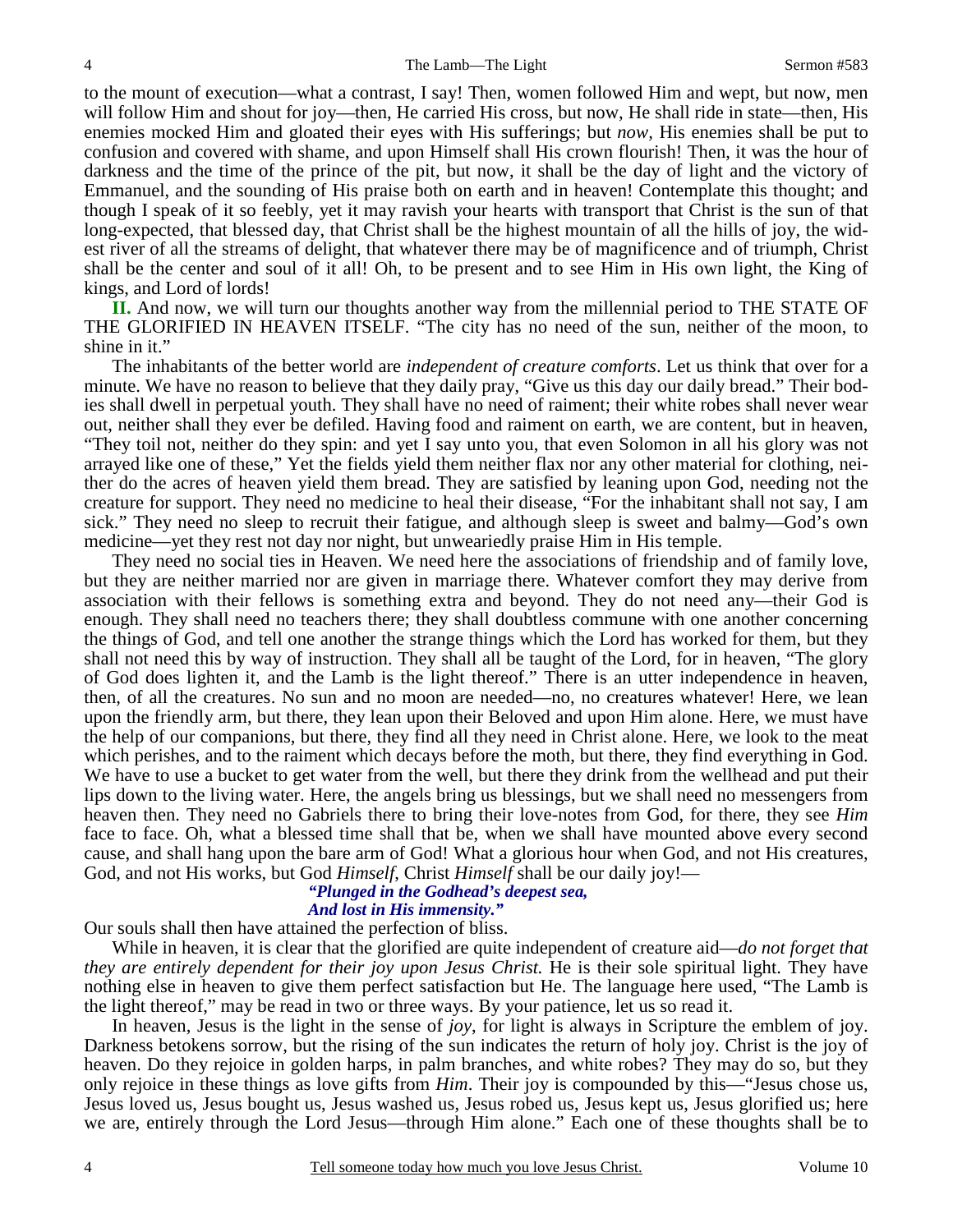5

them like a cluster from the vines of Eshcol. Why, I think there is an eternal source of joy in that one thought, "Jesus bought me with His blood." Oh, to sit on the mountains of heaven and look across to the lowly hill of Calvary, and see the Savior bleed! What emotions of joy shall stir the depths of our soul, when we reflect that, there upon the bloody tree, He counted not His life dear unto Him that He might redeem us unto God!—

## *"Calvary's summit shall I trace, View the heights and depths of grace, Count the purple drops and say, 'Thus my sins were washed away.'"*

In glory, they think of the character and person of Jesus, and these are wells of delight to them. Thus they muse—Jesus is eternal God; His enemies reviled Him, but still, He is God. Jesus became the virgin's Child; Jesus lived a life of holiness, and Jesus died; but see what triumph springs from His condescension and His shame—He rises, He ascends, and leads captivity captive; He scatters gifts among men; He reigns over earth, and hell, and heaven; King of kings, and Lord of lords. "The government shall be upon His shoulder: and His name shall be called Wonderful, Counselor, Mighty God, Everlasting Father, Prince of Peace." (NKJV) When I have listened to Handel's music in "The Messiah," where that great musician wakes every instrument to praise the name of Jesus, I have felt ready to die with excess of delight that such music should ever have been composed by mortal man to the honor of our great Messiah; but what will be the music of celestial choirs? How would such hearts as ours burst, and such souls as ours leap out of their bodies, if they could but know while here, such joys as celestials know above! But, beloved, our faculties shall be strengthened, our capacities shall be enlarged, our whole being shall be expanded, and thus, we shall be able to bear the full swell of seraphic music, and join in it without fainting from delight, while they sing of the glory of the Son of Man—the Son of God! Christ is the light of heaven, then, because He is the substance of its joy.

Light may be viewed in another sense. Light is the cause of *beauty*. That is obvious to you all. Take the light away, and there is no beauty anywhere. The fairest woman charms the eye no more than a heap of ashes when the sun has departed. Your garden may be bright with many colored flowers, but when the sun goes down, you cannot know them from the grass which borders them. You look upon the trees, all fair with the greenness of summer—but when the sun goes down, they are all hung in black. Without light, no radiance flashes from the sapphire, no peaceful ray proceeds from the pearl. There is nothing of beauty left when light is gone. Light is the mother of beauty. In such sense, the Lord God Almighty and the Lamb are the light of Heaven—that is to say, all the beauty of the saints above comes from God incarnate—their excellence, their joy, their triumph, their glory, their ecstatic bliss all spring from Him. As planets, they reflect the light of the Sun of Righteousness; they live as beams proceeding from the central orb, as streams leaping from the eternal fountain. If He withdrew, they would die; if His glory were veiled, their glory would expire. Think of this, Christian, and I am sure you will be reminded how true this is beneath the sky, as well as above, that if light is the mother of beauty, Christ is the light! There is nothing good, nor lovely, nor gracious about any one of us except as we get it from Christ, and from Christ Jesus alone. "The Lamb is the light thereof."

Another meaning of light in Scripture is *knowledge*. Ignorance is darkness. Now, in heaven they need no candle, nor light of the sun, because they receive light enough from Christ—Christ being the fountain of all they know. I think it is Dr. Dick who speaks about the enjoyments of heaven consisting very likely in going from star to star, and viewing the works of God in different portions of His universe, admiring the anatomy of living creatures, studying geology, ferrying across the waves of ether, and voyaging from world to world. I do not believe in such a heaven for a moment! I do not conceive it a worthy employment for immortal spirits, and, if there were nothing else to make me think so, the text would be enough. "And the city had no need of the sun, neither of the moon, to shine in it." There is no need of the works of God to give instruction to its inhabitants, "For the glory of God did lighten it. "The glory, not of God's works, but of God's Son, is their glorious light"—

> *"The spacious earth and spreading flood Proclaim the wise and powerful God; And Your rich glories from afar Sparkle in every rolling star. But in His looks a glory stands, The noblest labor of Your hands;*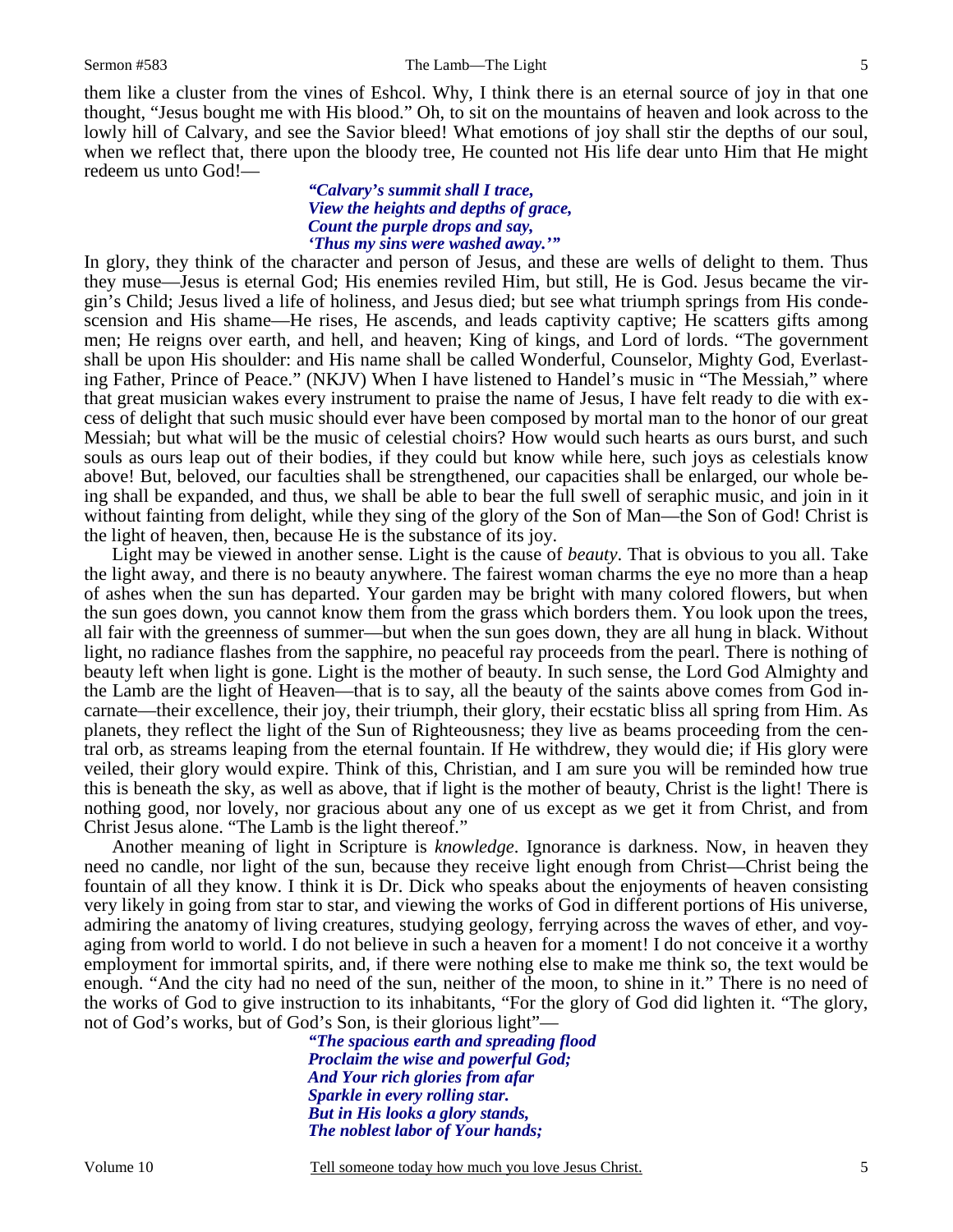# *The pleasing luster of His eyes Outshines the wonders of the skies!"*

They need no light of the sun and moon where Jesus is. However well the sun and moon may tell of God, we shall not need them from day to day to send forth their light throughout all the earth, and their word unto the end of the world, for the glory of Christ will teach us all we wish to learn; and beholding the unveiled glory of God will be far better than prying into the works of nature, even though we had an angel's power of discovery. We shall know more of Christ in five minutes, when we get to heaven, than we shall know in all our years on earth. Dr. Owen was a master of theology, but the smallest child who goes to heaven from a Sunday school knows more of Christ after being in heaven five minutes, than Dr. Owen did. John Calvin searched very deep, and Augustine seemed to come to the very door of the great secret; but Augustine and Calvin would be but children on the first form there—I mean if they knew no more than on earth. Oh, what manifestations of God there will be! Dark dealings of providence, which you never understood before, will then be seen without the light of a candle or of the sun. Many doctrines puzzled you, and you could not find the clue to the labyrinth of mystery; but there, all will be simple and plain, so that the wayfaring man may run and understand it. You have had many experiences and tossing to and fro, and you have felt your ignorance, your corruption and weakness; but there, you shall see to the very bottom of human nature, you shall understand the poisonous of man's depravity, and the heights of God's sovereignty, the marvels of His electing love and the magnificence of His divine power by which He has made us to be partakers of the divine nature—

### *"There you shall see and hear, and know All you desired or wished below, And every power find sweet employ In that eternal world of joy."*

And this knowledge, I say, shall not come from any inferior agent, but from the Lord God who shall be your glory, and from Jesus Christ Himself, who shall teach you all truth of God.

I must not dwell longer on this point except to say this one thing, that light also means *manifestation*. "Everyone who does evil hates the light neither comes to the light, lest his deeds should be reproved. But he who does truth comes to the light that his deeds may be made manifest, that they are worked in God." Light manifests. In this world, it does not yet appear how great we must be made. God's people are a hidden people—their life is hid with Christ in God. They possess God's secret, and that secret other men cannot discover. Christ in heaven is the great revealer of God's mind; and when He gets His people there, He will touch them with the wand of His own love, and change them into the image of His manifested glory. They were poor and wretched, but what a transformation! Their rags drop off and they are acknowledged as princes. They were stained with sin and infirmity, but one touch of His finger, and they are bright as the sun and clear as crystal—transformed even as He was upon Mount Tabor—whiter than any fuller can make them. They were ignorant and weak on earth, but when He shall teach them, they shall know even as they are known. They were buried in dishonor, but they are raised in glory; they were sown in the grave in weakness, but they are raised in power; they were carried away by the hands of remorseless death, but they arise to immortality and life. Oh, what a manifestation! Light is sown for the righteous, and Christ is the sacred rain that brings the harvest above ground. The righteous are always pearls, but they are hidden, as it were, in the oyster now, and Christ brings them forth. They were always diamonds, they were far away in the Golconda of sin; but Christ has fetched them up from the deep mines. They were always stars, but they were hidden behind the clouds; Christ, like a swift wind, has blown the clouds away, and now they shine like stars in the firmament forever and ever. In this sense, Christ is the light of heaven, because it is through Him that the true and real character of all the saints has been manifested.

Come, my soul, take wing a moment—it is not far for you to fly—mount and walk the golden streets, and as you walk, you shall see nothing but Jesus glorified! Come up to the throne, and you shall see Christ on it. Sit down and listen to the song—Christ is the theme! Go to the banquet—Christ is the meat! Mingle with the dancers—Christ is their joy! Make you one in their great assemblies, and Christ is the God they worship—

> *"'Worthy the Lamb who died,' they cry, 'To be exalted thus'— 'Worthy the Lamb,' our lips reply, 'For He was slain for us.'"*

Tell someone today how much you love Jesus Christ. Volume 10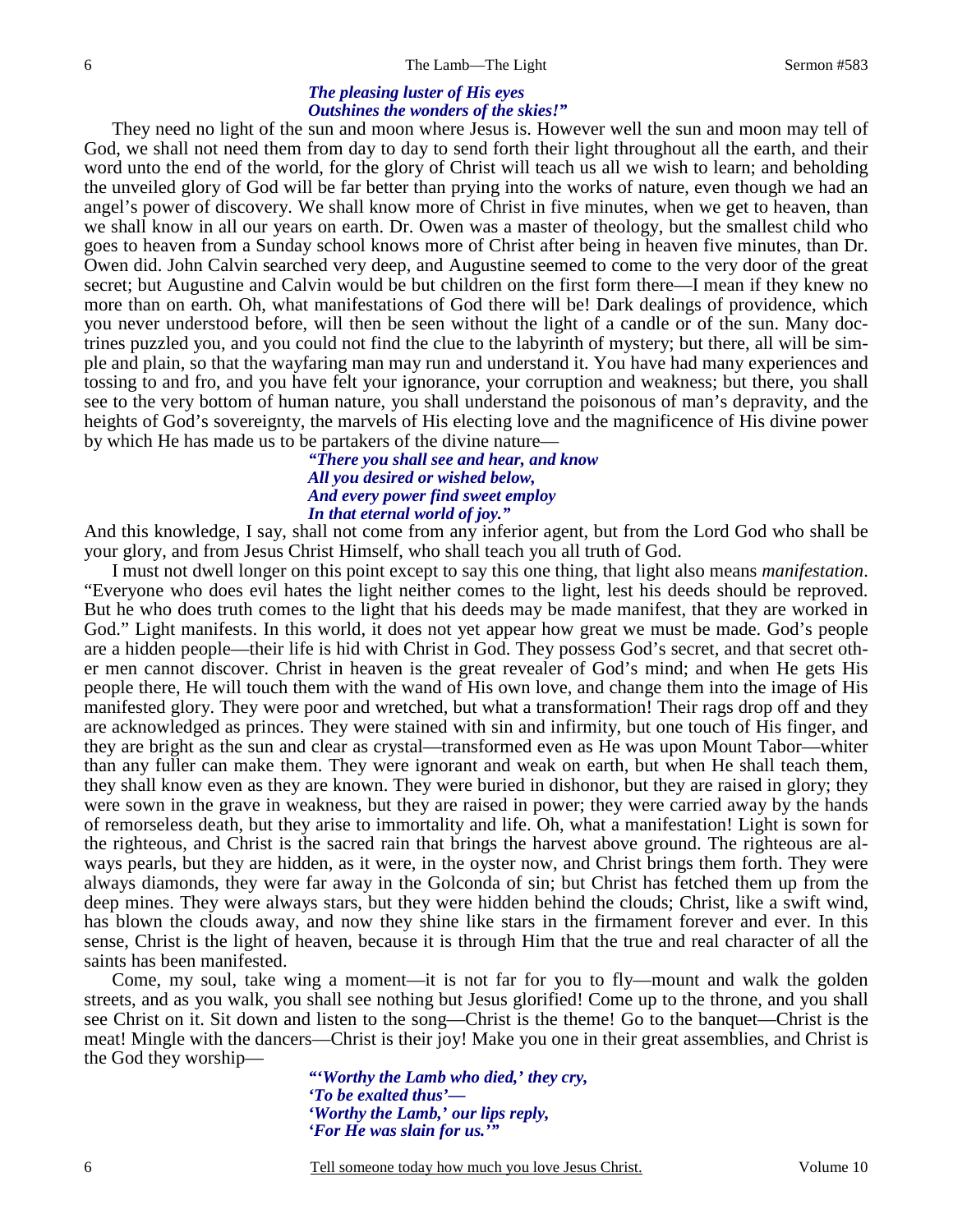**III.** Let us turn to our last thought; and here I hope we can speak experientially, whereas on the other two points, we could only speak by faith in the promise of God. THE HEAVENLY MAN'S STATE MAY BE SET FORTH IN THESE WORDS.

First, then, even on earth, *the heavenly man's joy does not depend upon the creature.* Brethren, in a certain sense, we can say today that "The city has no need of the sun, neither of the moon, to shine in it." We love and prize the happy brightness which the sun scatters upon us; as for the moon, who does not admire the fair moonlight when the waves are silvered, and silent nature wears the plumage of the dove? But we do not need the sun or the moon; we can do without them, for the Sun of Righteousness has risen with healing beneath His wings. There are brethren here, this morning, who are very happy, and yet it is long since they saw the sun. Shut up in perpetual night, through blindness, they need not the light of the sun nor of the moon, for the Lord God is their glory—Christ is their light! If our eyes should be put out, we could say, "Farewell, sweet light, farewell, bright sun and moon—we prize you well, but we can do without you—Christ Jesus is to us as the light of seven days."

As we can do without these two most eminent creatures, so we can be happy without other earthly blessings. Our dear friends are very precious to us—we love our wife and children, our parents and our friends—but we do not need them. May God spare them to us! But if they were taken, it does not come to a matter of absolute need, for you know, beloved, there is many a Christian who has been bereft of all, and he thought, as the props were taken away one after another, that he should die of very grief. But he did not die—his faith surmounted every wave, and he still rejoices in his God! I know that at the thought of those dear ones who are taken from you, the floodgates of your grief are drawn up, but still I hope you will not be so false to Christ as to deny what I now say—that His presence can make amends for all losses, that the smile of His face will make a paradise so sweet, that no sorrow or sighing shall be heard in it—

#### *"You, at all times will I bless; Having You, I all possess! How can I bereaved be, Since I cannot part with Thee?"*

It is a very happy thing to be placed in circumstances where one knows no lack of bread—to have a house, a comfortable home, and sufficient monies for our family is very pleasant—but O dear friends, if it comes to actual need, the Christian does not need this! He needs no sun nor moon even here! Look at the chosen sons of poverty—they toil from morning to night and never get a single inch beyond, living from hand to mouth, they are happy! Ah, some of them infinitely happier than the rich man with all his sumptuous fares, and the fine linen with which he wraps himself. Why there have been men reduced to all but beggary who have rejoiced far more in their poverty than others in their wealth—we have seen some of God's saints in the workhouse, or lingering in a dark ill-furnished alms room—and we have heard them speak as joyously about God and their state as if they were dwelling in mansions or palaces! Yes, many a poor child of God has learned to sing*—* 

> *"I would not change my blessed estate For all the world calls good or great! And while my faith can keep her hold, I envy not the sinner's gold!"*

For "This city has no need of the sun, nor of the moon, to shine in it, for the glory of God does lighten it, and the Lamb is the light thereof."

*Health,* too—who can prize it enough? When stretched upon the bed of sickness, then we begin to know how priceless a gift a sound body was! But ah, the Christian, though he loves health, can do without it. I have heard of Christians who have been blind, and who have been bedridden and have not stirred from their bed for many years, who could scarcely lift their hands through paralysis, and who never had stood upon their feet for many years, through some stroke of God's hand, yet they have delighted themselves in the Lord! They have laid there ill-nursed, ill-cared for—simply living to illustrate to what degree a mortal man may become a mass of suffering and a prodigy of grief, and yet, as I have sometimes stood by such bedsides, I have heard more rapturous expressions concerning present joy and future prospects, than from God's strongest saints in their healthiest hours! The dying girl, when consumption has paled her cheek and taken the flesh from off her poor aching bones, has nevertheless appeared in a sacred majesty of might which showed me that she needed no moon nor sun to lighten her, no health nor strength to give her spirits—for the presence of Christ made her conqueror in the extremity